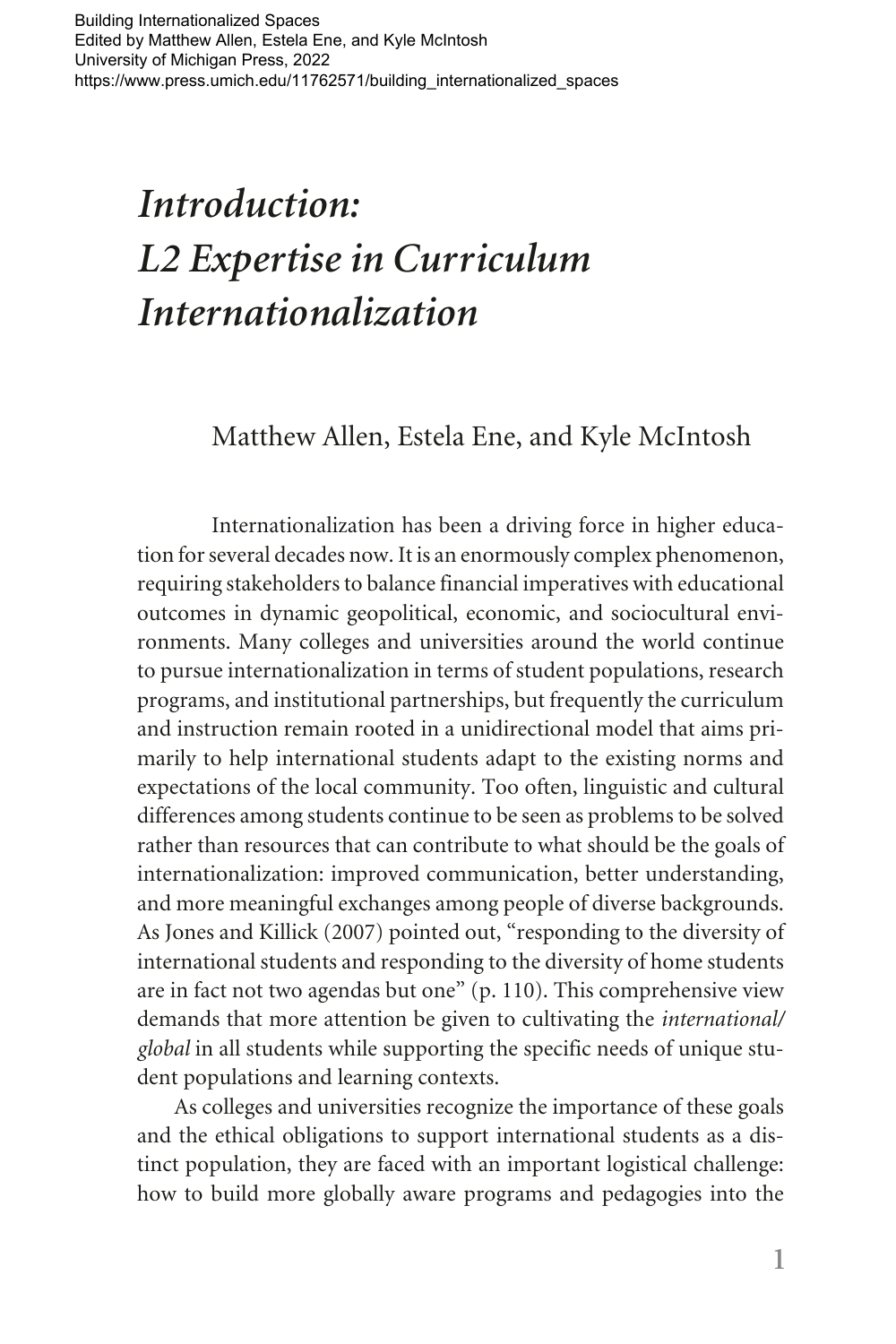local campus to make transformative practices and outcomes available to everyone. This book provides case studies from higher educational contexts to represent the diverse ways that second language (L2) specialists can build programs and courses that contribute to their institutions' internationalization by promoting language and cultural exchange. We present examples of internationalization through the curriculum and co-curriculum in a variety of countries to highlight ways in which L2 specialists and programs have advanced internationalization by diversifying support for international students and creating engagement between international and local students, for the benefit of both.

## Internationalization of Higher Education

Internationalization of higher education (IoHE), in de Wit and Hunter's (2015) revision of Knight's (2003) definition, is "the *intentional*  process of integrating an international, intercultural or global dimension into the purpose, functions and delivery of post-secondary education, *in order to enhance the quality of education and research for all students and staff, and to make a meaningful contribution to society*" (p. 3, italics in original). Although one motivation is the promise of increased tuition dollars and other forms of revenue, IoHE has substantive merits for participants; notably, it facilitates more diverse exchanges of knowledge among researchers and better prepares students to live and work in the global environments of the 21st century (Hudzik, 2011).

IoHE has been occurring in the larger context of increased mobility created by a globalized economy that, over the last 30 years, has led many people to pursue international higher education as a way to gain access to better opportunities at home and abroad. According to the Open Doors report compiled by the Institute of International Education (2020), more than 340,000 U.S. university students studied abroad as part of their degree programs in 2017–2018 (with most studying for less than an academic or calendar year). Additionally, many students from other countries come to the United States or go to other host countries for short- or mid-term study abroad or to pursue degrees as international undergraduate and graduate students. Although international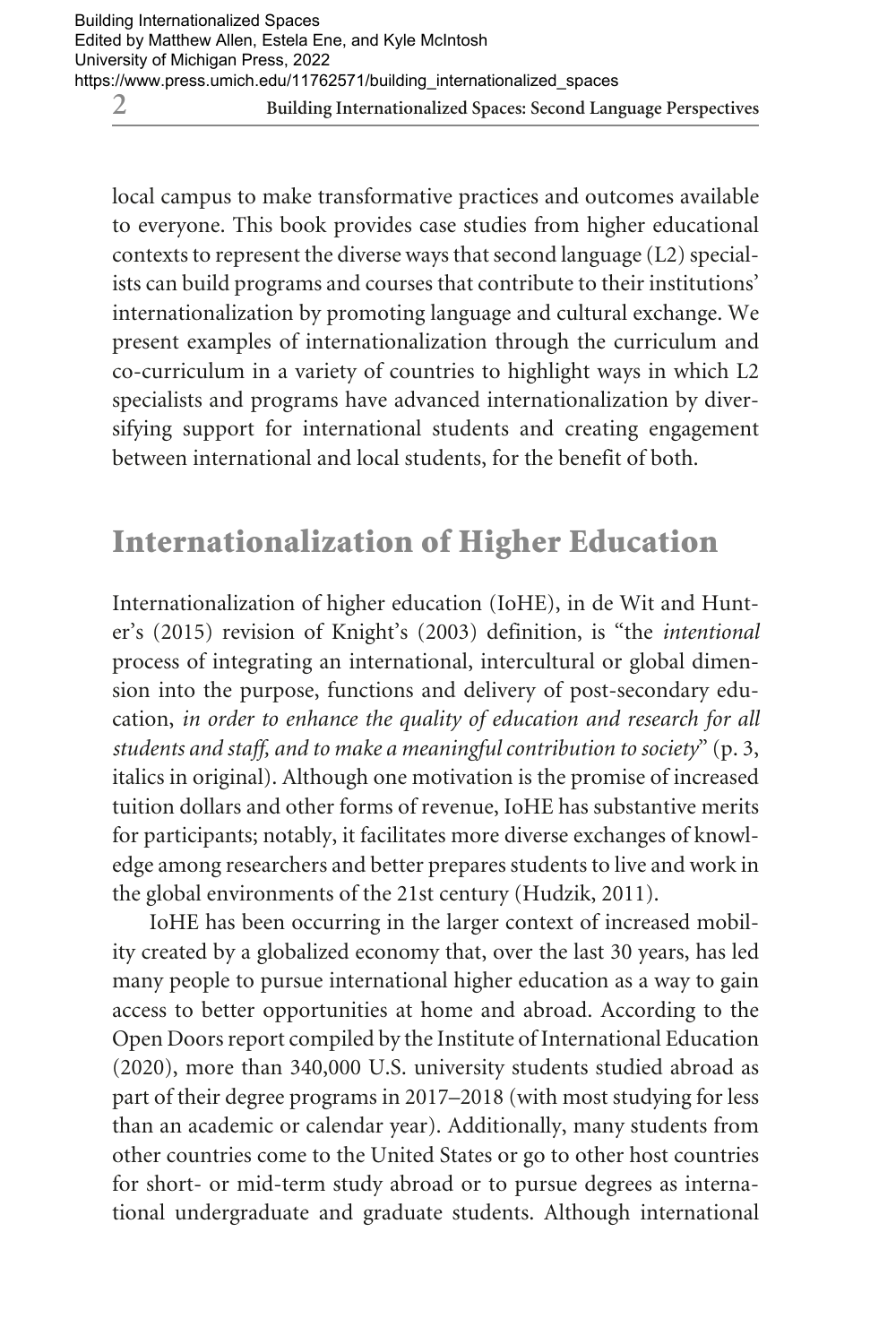student enrollment at U.S. universities has slowed in terms of annual percentage growth since the 2015–2016 academic year, 1,095,299 international students came to the United States during the 2018–2019 academic year (Institute of International Education, 2020). Similarly, in 2017, 1.7 million students from abroad studied at universities across the 28 states of the European Union (Eurostat, 2019). Although during the COVID-19 pandemic student mobility decreased dramatically, experts believe it will remain an essential component of IoHE, as there is no substitute for the first-hand experience one gains through travel (de Wit & Jones, 2021). Other means of achieving IoHE present more accessible alternatives, such as virtual exchanges and internationalization-athome strategies.

#### **Internationalization Abroad and at Home**

IoHE is a complex phenomenon that comprises two main areas: internationalization *abroad* and internationalization *at home*. **Internationalization abroad** entails student mobility, academic credit, and degree mobility (such as dual/transfer credit between international institutions and dual degree programs), as well as staff and faculty mobility (e.g., international hiring, visiting scholars). **Internationalization at home (IaH)** refers to the internationalization of campuses not only through the recruitment of international students but also through the internationalization of the curriculum and co-curricular activities. Simply put, internationalization abroad relies mainly on sending a relatively small number of students or faculty to foreign destinations, while internationalization at home refers to efforts to bring international experiences and global perspectives to all students and faculty at a college or university as part of their "normal" campus activities (Nilsson, 2003).

Both ways of pursuing internationalization have merit and can lead to transformative, measurable learning outcomes **(**Deardorff, 2015). In particular, both types of internationalization can improve the intercultural competence of those involved. Deardorff (2006) defined intercultural competence as the "ability to communicate effectively and appropriately in intercultural situations based on one's intercultural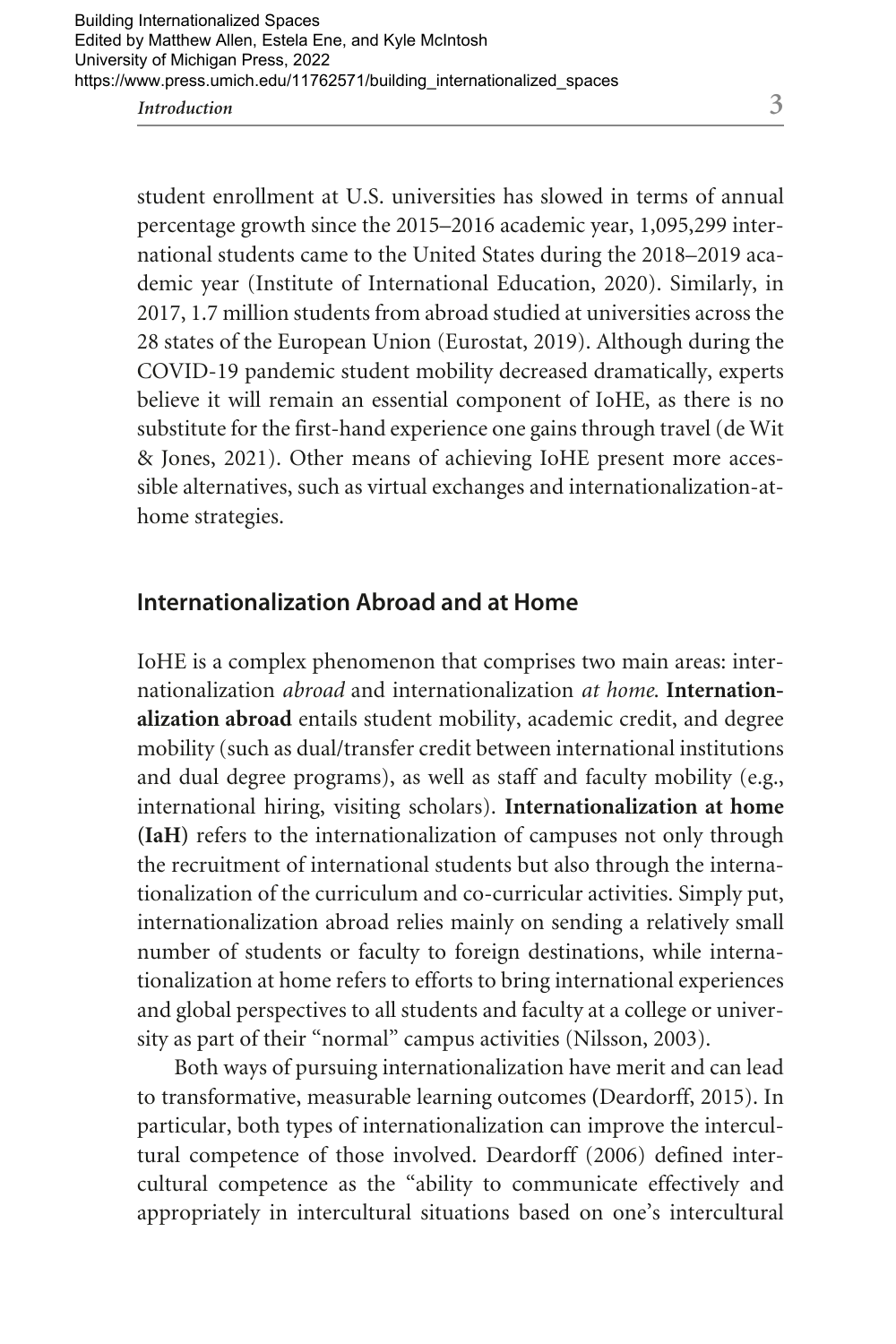**4 Building Internationalized Spaces: Second Language Perspectives**

knowledge, skills, and attitudes" **(**p. 241). Deardorff (2015) expanded that earlier definition into a model whose essential elements include knowledge (of one's own and others' perspectives), skills (ranging from observing and listening to adapting one's thinking and behavior to other cultures), and attitudes (of openness, curiosity, and respect toward other perspectives).

Within IaH, *curriculum internationalization* stands out as a means to disseminate the goals of internationalization—increased intercultural knowledge and sensitivity, an understanding of the relationships between the local and the global, and positive attitudes of respect and curiosity toward other cultures—throughout any and all subjects taught. Since learning happens in ungraded activities outside the classroom, at academic support services, and in informal interactions, it follows that the co-curriculum needs to be as internationalized as the curriculum (Leask, 2015). Furthermore, it is evident that for internationalization to work to everyone's benefit, it needs to be comprehensive: preparation for it and participation in it has to include all faculty, staff, students, curriculum, services, etc. (Hudzik, 2011). Finally, comprehensive internationalization requires interculturalization (Jones, 2019); if the actors involved in campus life become more interculturally involved and competent, the deeper goals of internationalization can be accomplished. This volume provides examples of curricular and co-curricular designs in which L2 specialists and programs advance those deeper goals.

Increasingly, scholars and institutions recognize that the relatively few students who have the opportunity to study abroad are not the only ones who can benefit from participating in meaningful international educational experiences (Landorf, Doscher, & Hardrick, 2018). Academic and local communities stand to gain far more than revenue from the participation of international students (Castro et al., 2016; Charles & Deardorff, 2014). Their peers and teachers, as well as others in the communities where these international students live, work, or volunteer, also benefit by developing more global mindsets and intercultural competence (Jones, 2013). While not always tied to linguistic outcomes, IaH itself is defined as "the purposeful integration of international and *intercultural dimensions* into the formal and informal curriculum for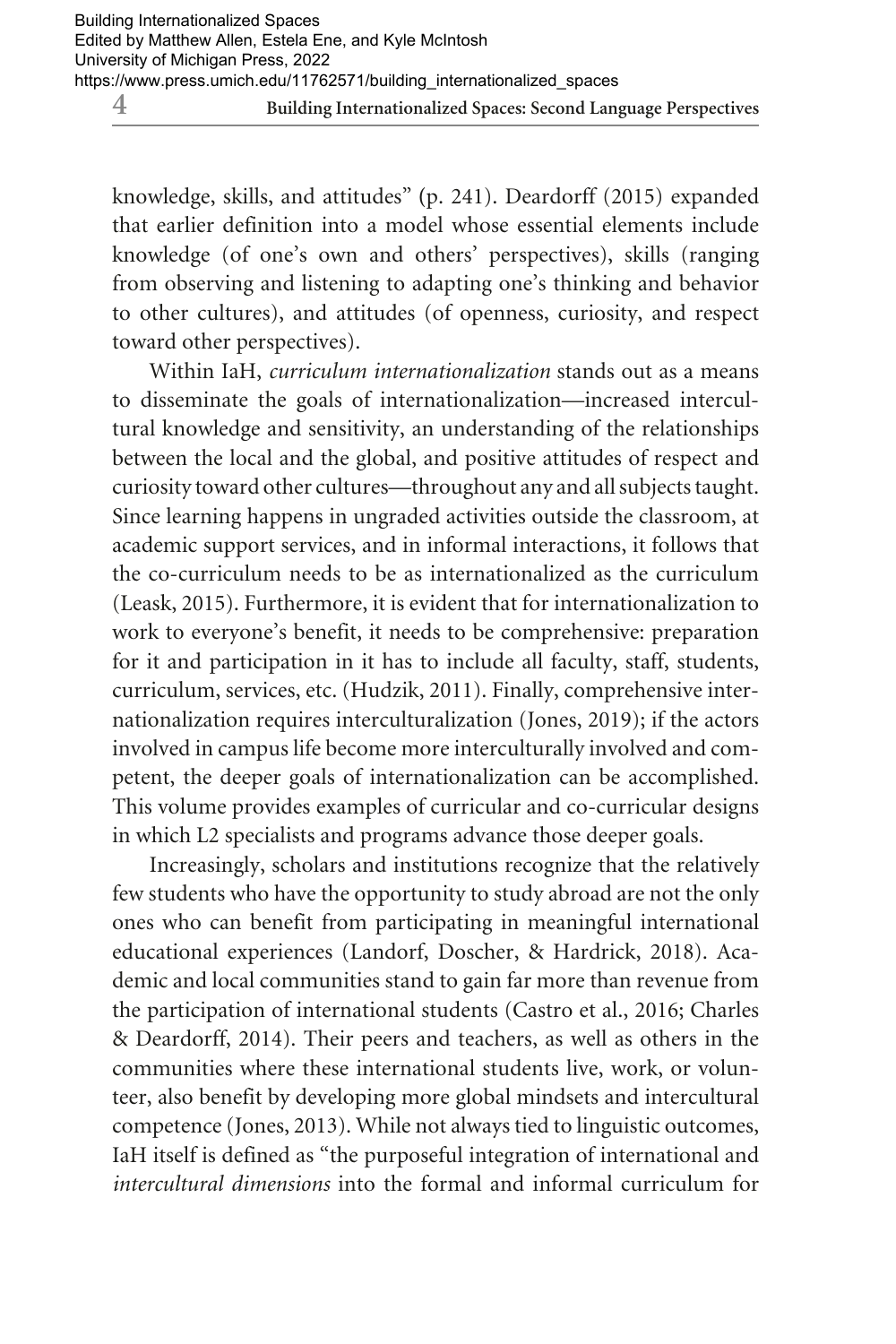all students within domestic learning environments" (Beelen & Jones, 2015, p. 69; emphasis added).

#### **The Goals and Challenges of Internationalization Abroad and at Home**

The intentional, purposeful pursuit of international and intercultural dimensions is a crucial aspect of IaH, and one that counters certain myths about internationalization. For example, conventional wisdom has long held that students who depart their home for educational experiences abroad will be immersed in rich language and cultural learning environments and that such immersion will automatically lead to transformative international experiences. Unfortunately, recent scholarship has shown this assumption to be more myth than reality (Castro et al., 2016; Vande Berg, Paige, & Lou, 2012). This "immersion myth" ignores the complexities and difficulties that many students face in terms of their linguistic and intercultural development (DeKeyser, 2007; Hammer, 2012). It also tends to exaggerate the role of study abroad in campus internationalization (Charles & Deardorff, 2014). Even at universities with large numbers of international students, IoHE initiatives often do not sufficiently consider the contributions of their diverse student population. Philosophically, such oversights may arise from viewing international students from a deficit perspective, which holds that successful academic and research activity can only begin once this population has been linguistically and culturally "remedied" (see Benzie, 2010; Siczek & Shapiro, 2014). When institutions do not commit to the academic, social, and personal needs of international students, there is a greater potential for their exclusion or exploitation (Sherry, Thomas, & Chui, 2010). Clearly, the mere presence of international students on a campus cannot guarantee internationalization outcomes at home.

An ongoing and important challenge is figuring out how to incorporate international perspectives into established disciplinary programs, courses, and instruction (Castro et al., 2016). Curriculum internationalization involves the integration of global perspectives and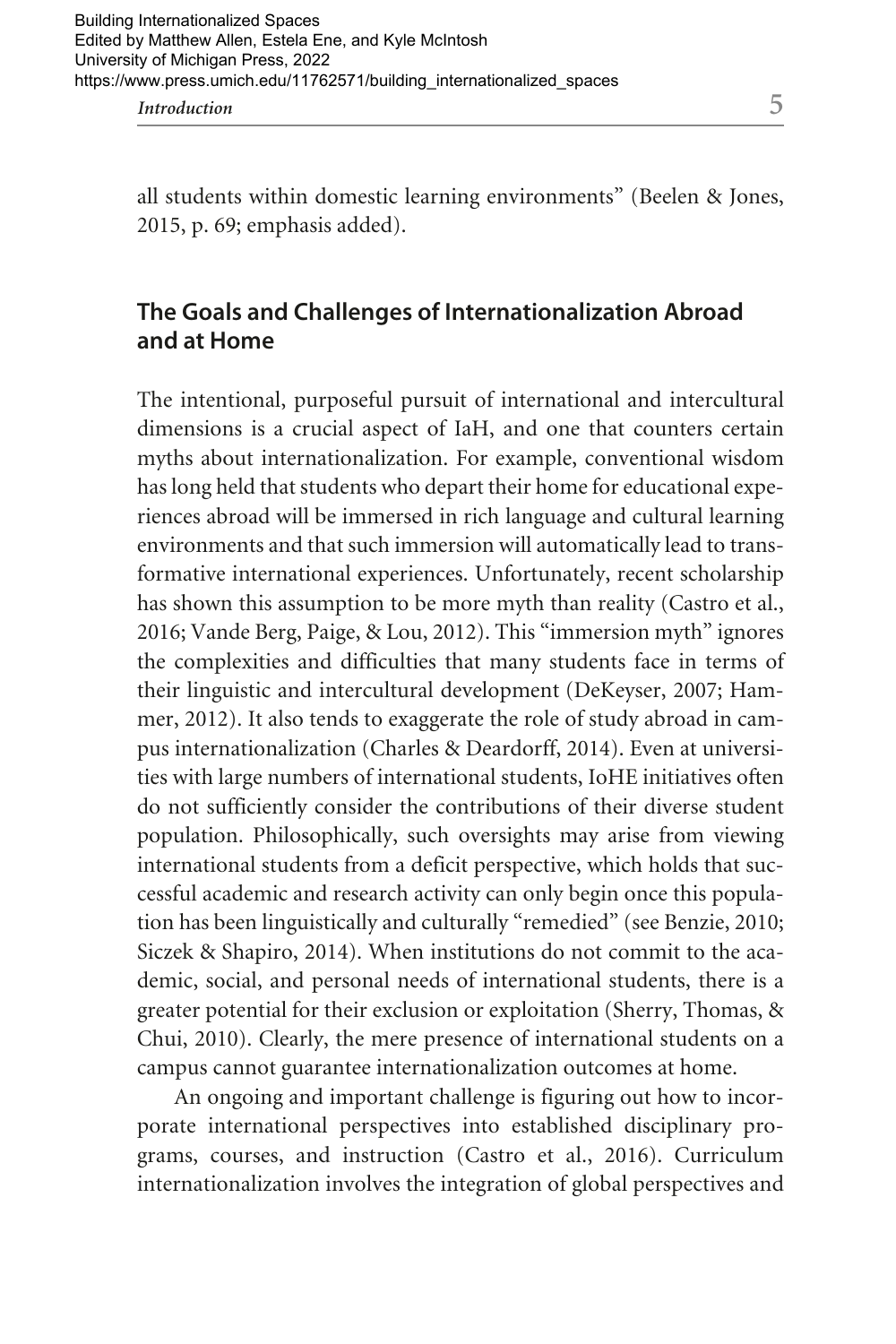learning goals into course design and instruction, but it presupposes that campus administration will ensure the necessary professional development of the faculty involved. Capacity also needs to be built for extra- and co-curricular activities that are geared toward internationalization. Educational reform at this level is no easy endeavor, but it is a worthy, even necessary one (Hudzik, 2011), as the true goal of internationalization is to benefit all those involved (Charles & Deardorff, 2014; Hudzik, 2011).

Finally, the development of not only second language (L2) proficiency but also intercultural competency for all are at a high premium in IaH. L2 proficiency and intercultural competency develop from a complex, dynamic set of interactions among students, their educational environments, and the educators who support them. There are many ways for students to develop L2 proficiency and intercultural competence, but these opportunities require intentional, research-inspired contributions from L2 learning specialists, applied linguists, contentarea faculty, and the host-country community (Jackson, 2018). For students to develop the skills, knowledge, and attitudes that are the desired outcomes of internationalization, they need training and support before, during, and after their international educational experiences (e.g., Engle & Engle, 2012; Galante, 2014).

IaH implies that any program or field can, to a certain extent, target the development of intercultural competence. As Vande Berg, Paige, and Lou (2012) emphasized, all learning experiences are situated in specific cultural and linguistic contexts. In their work on learning in study abroad, they have made the point that students will get much more out of their trips abroad if they are prepared appropriately by educators. By the same token, educators teaching in their home departments should consider how their own praxis is culturally bound and how they can more effectively engage with diverse student populations. Resources that educators can use as catalysts to revise or expand their praxis include the AAC&U (2009) VALUE rubric for Intercultural Knowledge and Competence, the AAC&U (2014) VALUE rubric for Global Learning, Jane Jackson's (2014) textbook *Introducing Language and Intercultural Communication*, and Kate Berardo and Darla Deardorff's (2012) edited volume, which provides research-based frameworks and learning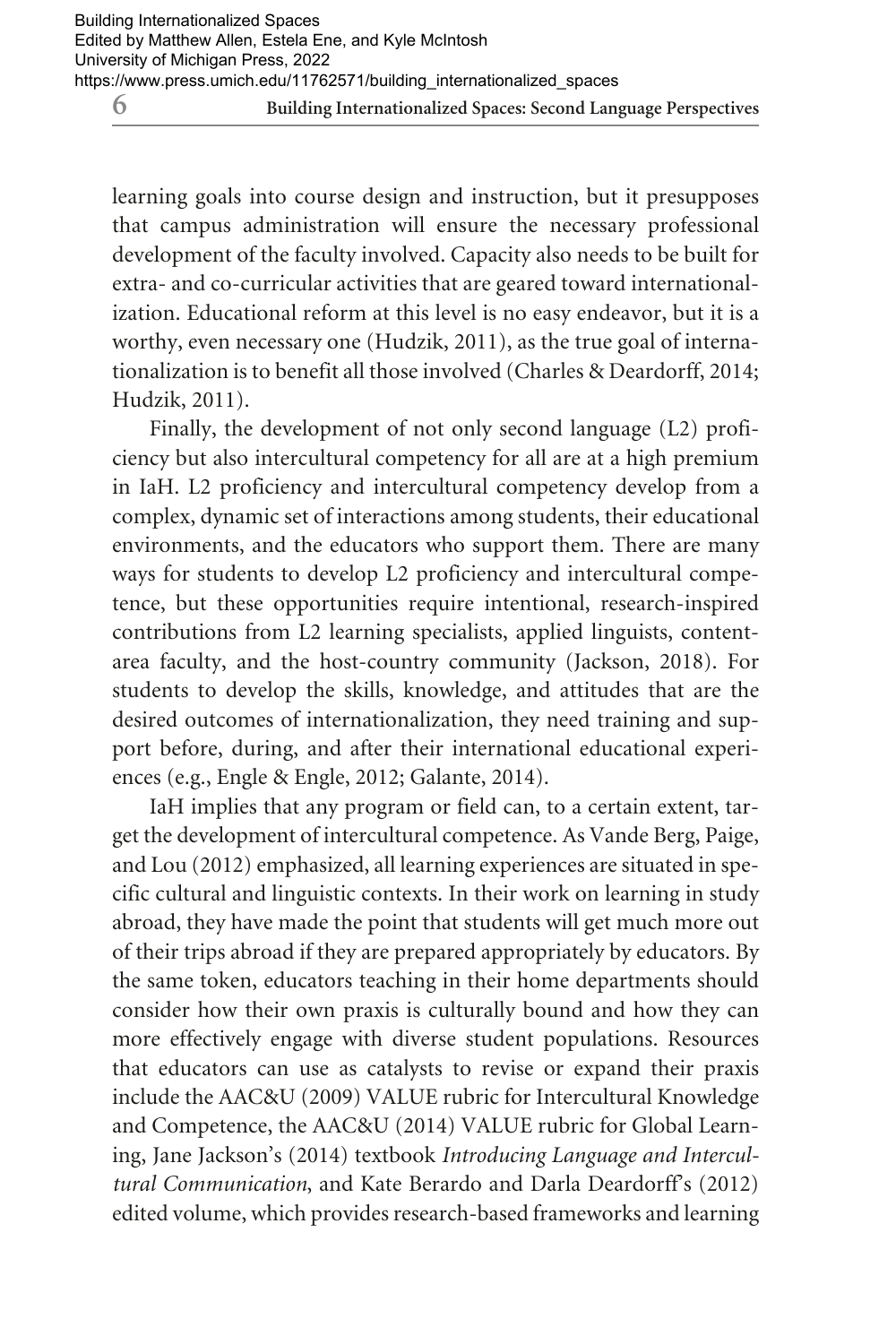activities for trainers and educators who need to prepare students to have meaningful intercultural encounters.

As we will argue, it is important to recognize that L2 specialists and programs are vital resources for training other faculty, collaborating across academic units, and spearheading co-curricular activities. By virtue of their expertise, L2 specialists and programs are already organically implementing internationalization for the benefit of faculty and students at home.

# The Role of Second Language Specialists and Programs in IoHE/IaH

The importance of intercultural and linguistic competence in internationalization signals the crucial role of language and culture professionals and programs in IoHE efforts. As L2 specialists working with international students on our respective campuses, we have been considering these questions independently and now together:

- 1. How do international students bring diversity to our campuses?
- 2. How can international diversity be more widely shared with domestic students?
- 3. How do we bring international students to experience diversity on our campuses?

Given the global push for IoHE, we know that many colleagues around the world are pondering similar questions in their own educational contexts. This volume, therefore, takes a step toward finding answers by presenting case studies that illustrate how L2 faculty, administrators, and programs have contributed to IoHE on their campuses in impactful ways.

The impetus for this volume is our own experiences as L2 specialists engaged in English as a Second Language (ESL) program administration and instruction on our respective campuses, where we have wit-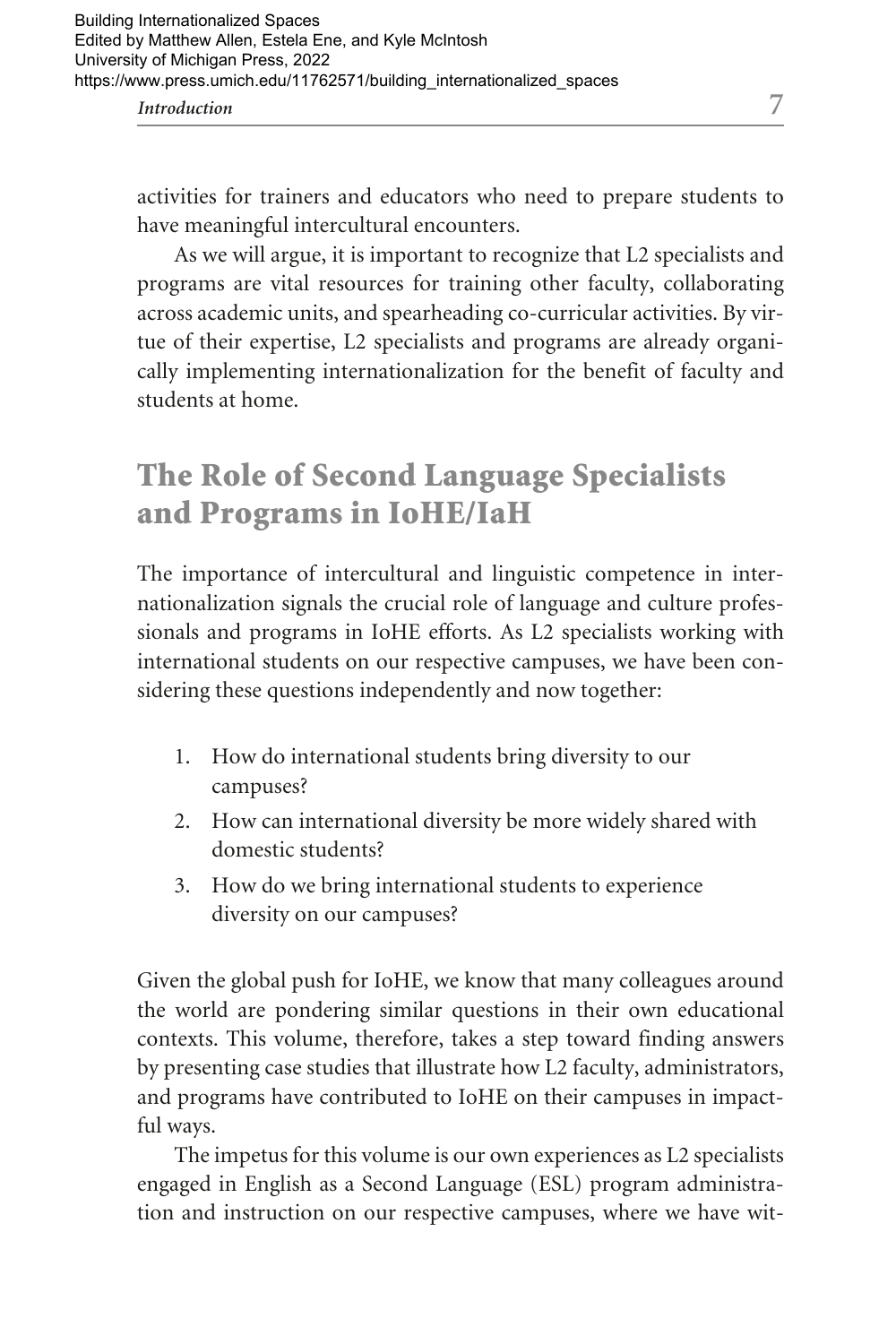nessed the opportunities and challenges of IoHE in various ways. At the student level, we have witnessed both positive and negative instances of diverse students figuring out how to work together or build friendships. We have also talked extensively with colleagues and faculty from other disciplines about the challenges of fostering engagement among diverse students for mutual benefits and about accounting for linguistic and cultural differences. Given such realities, we have worked on our campuses to explore practical approaches to the ways that language and cultural differences among students can become opportunities to enrich and enhance the quality of post-secondary education for all students and faculty, rather than barriers to communication and understanding.

Based on our experiences and observations of trends in higher education, we know that L2 specialists and programs contribute to and benefit from conversations about how to further IaH efforts. L2 specialists are inherently sensitive to many aspects of internationalization, especially in relation to student-facing efforts (e.g., designing pedagogical applications that target intercultural competence and language learning and/ or understanding students' experiences preparing for and studying in international contexts). L2 specialists also tend to be teachers who know how to teach multicultural student populations and approach cultural difference and diversity. Many are teacher trainers who know what other teachers need to know to successfully engage international and domestic students. They include program administrators who understand their diverse student populations in the larger campus and social context.

We readily acknowledge that this expertise is not exclusive to those who have a background in applied linguistics/TESOL/second language studies or roles in ESL/English for Academic Purposes (EAP) programs, but this volume recognizes the work of L2 specialists with such backgrounds first and foremost because this is our community of practice. However, collaborations with specialists from related fields and programs (writing/rhetoric and composition, for example) are featured. Thus, this collection is an effort to contribute to unified discussions: (1) among L2 specialists, who tend to see themselves or frame their work in terms of their specialty or type of program (e.g., EAP, reading, international teaching assistant (ITA) support); (2) among those in higher education who tend to orient toward their disciplinary val-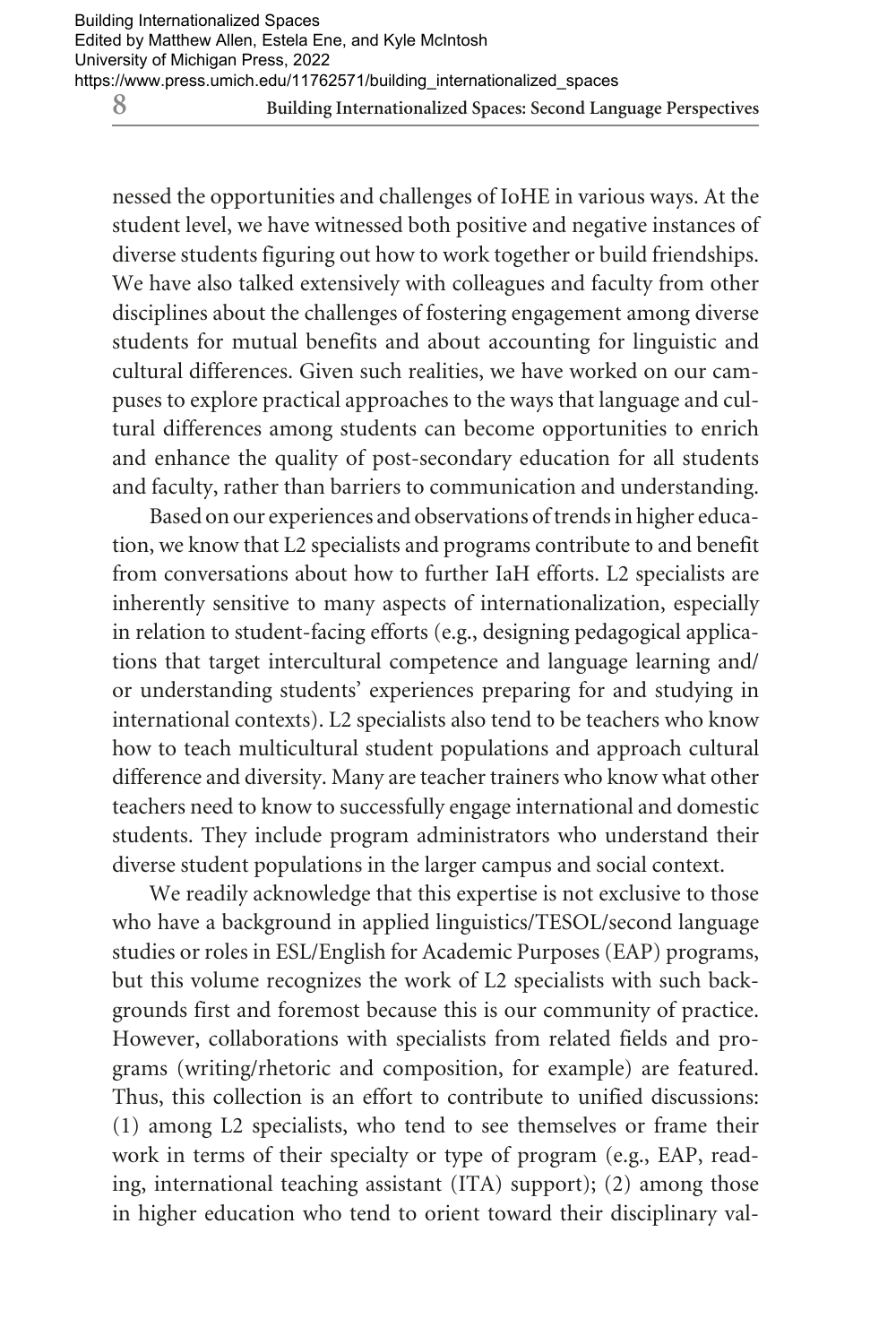ues, conventions, and practices; and (3) among L2 specialists and other educators who may find it challenging to make meaningful curricular changes to incorporate international diversity. Ultimately, comprehensive internationalization means that everyone at the institution needs to be involved by finding common ground while still maintaining their distinct academic identities and ways of knowing. We believe that the bigger tent of IoHE provides room for L2 specialists in specific departments (e.g., English or world languages) to find common ground with fields that share many common interests (such as intercultural communication or study abroad).

Although scholars have pointed out that internationalization "should no longer be considered in terms of a westernized, largely Anglo-Saxon, and predominantly English-speaking paradigm" (Jones & de Wit, 2014, p. 28), in many contexts, internationalization continues to be tied to learning English (Weiser & Rose, 2018). The influx of international students to universities in English-dominant countries solidifies the need to learn English before and during the students' stay, strengthening the status of English as a global lingua franca. At the same time, to remain competitive, higher education institutions around the world have had to internationalize (de Wit & Hunter, 2015), in many cases offering English-medium instruction to attract international students, which further highlights the need for English proficiency and intercultural competence. Both situations illuminate the centrality of English language—and those who specialize in teaching it—to internationalization initiatives. However, few nods have been given in internationalization studies to the crucial role that English language professionals and programs play in internationalization initiatives. Likewise, within their home fields, language and culture scholars and practitioners have failed to label their own work as significant to internationalization, perhaps seeing much of it as "business as usual."

### This Collection in Context

*Building Internationalized Spaces* aims to bring to the forefront the contributions of those working in various language-related fields within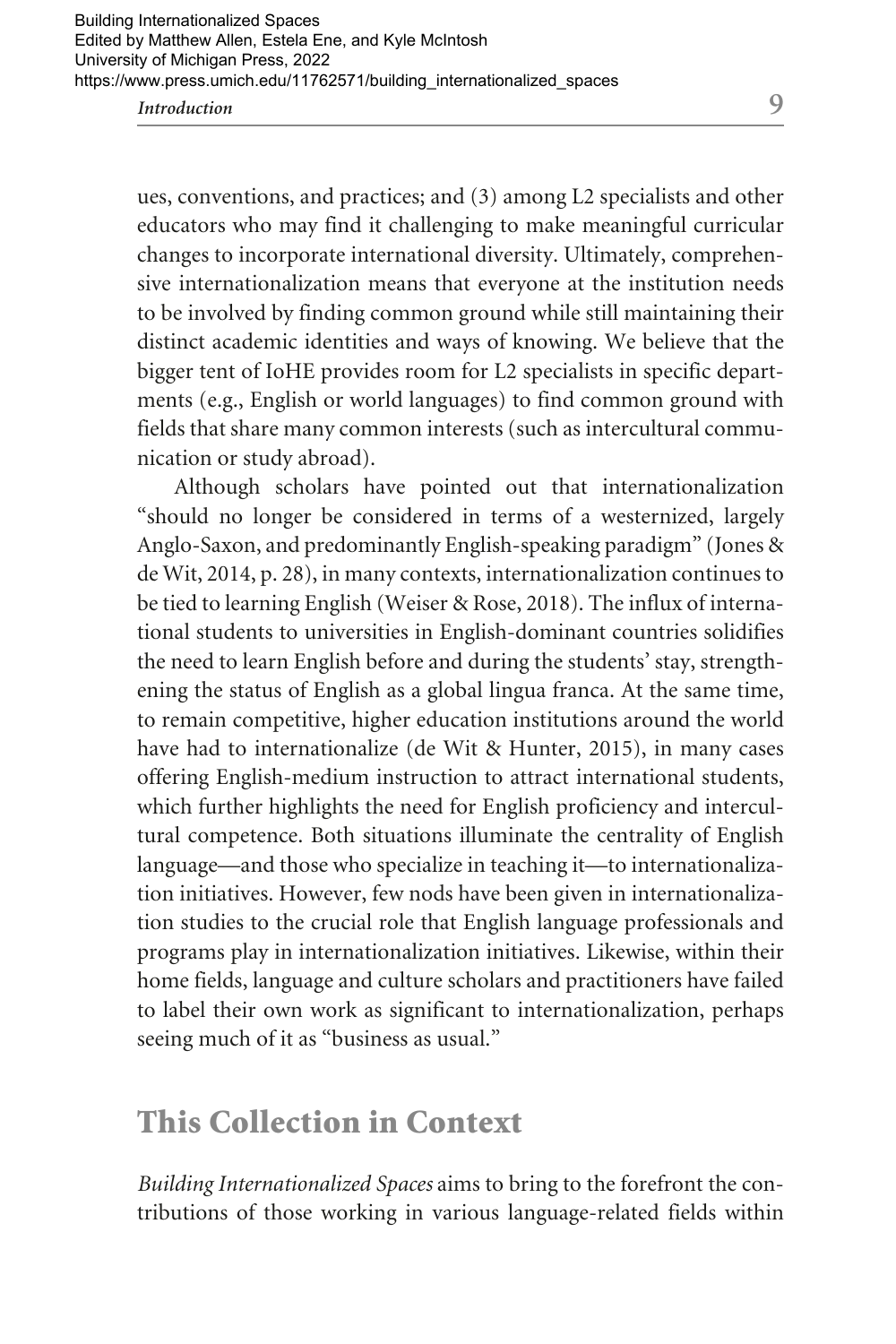higher education that go beyond "just teaching English" and toward preparing the global citizens of the future. We see this volume as contributing to emerging interdisciplinary conversations in higher education about how to refine internationalization in terms of praxis and how to coordinate curricular and pedagogical efforts to achieve meaningful learning outcomes for all students. The work presented in this volume is relevant to several areas in higher education research and practice that share interests and values in regard to student learning and internationalization, including intercultural communication, writing studies, study abroad, virtual exchange, and academic support. Because of disciplinary and administrative boundaries, such works may not otherwise be presented side by side. Thus, we hope that our volume fosters further conversation across these boundaries in higher education.

A few recent contributions by scholars in such fields as applied linguistics, TESOL, and writing studies have made an explicit connection between professionals in these areas and internationalization. For example, Rose and Weiser (2018) noted in their edited volume of perspectives of various writing program administrators that "thinking about a changing student population has led them to recognize that revised administrative structures, curricular revisions, and new professional-development programs improve teaching and learning not just for international students but for all students" (p. 7). While offering clear guidance for internationalizing the writing curriculum, Lape (2020) contends in only an implicit way with aspects of teaching English to international students in the context of writing courses. Siczek and Shapiro (2014) present TESOL/EAP-Writing Across the Curriculum (WAC) collaborations as a way to promote not only internationalization and global learning for all but also diversity, equity, and inclusion goals. Bond (2020) argues that language learning is vital to internationalization efforts and must be foregrounded across the curriculum. She then suggests several promising strategies for doing so (e.g., connecting academic and social support), but the book focuses mainly on a single institutional context and the disconnect that exists there between those who specialize in EAP and their colleagues in other disciplines.

While we agree that more needs to be done to bridge such gaps, we also feel that it is important to recognize successful attempts at integrat-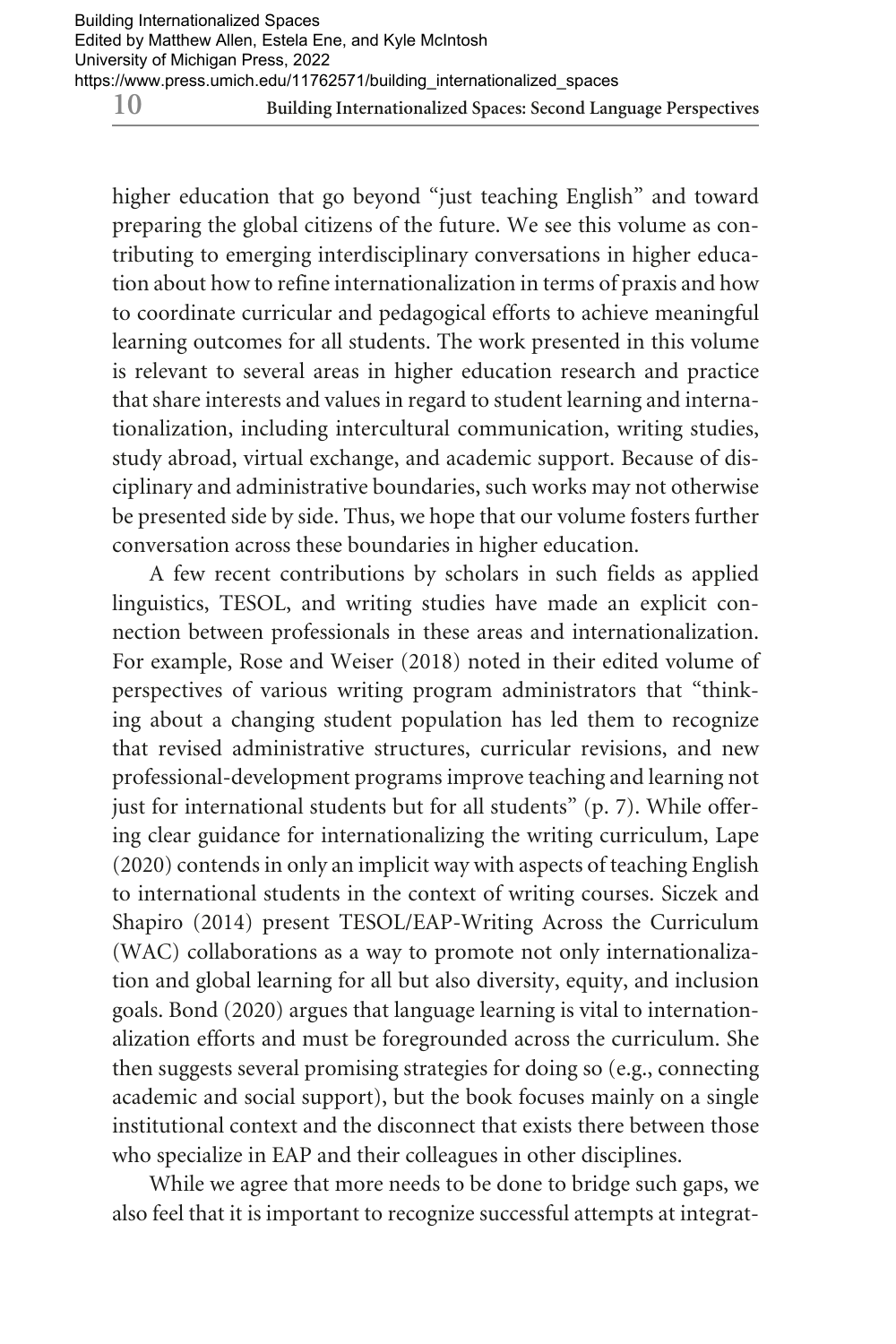ing English language–learning international students into the campus through the curriculum or co-curriculum and to shine light on positive examples of leveraging the expertise of teachers, researchers, and administrators who work with these students. Such is the motivation for our work on our respective campuses and the work presented in this volume. Because the realization of IaH values and goals is still emerging, much work lies ahead for curriculum and program development as well as in research to measure the effects and effectiveness on student learning. This volume serves a bridging role to connect the broad set of values related to internationalization, on the one hand, to students using a second language to study in international contexts or global programs.

#### **Overview of Chapters**

The chapters included in this volume identify specific, innovative ways to work on the outcomes of IoHE/IaH from the perspectives of L2 specialists, program administrators, and instructors. We encouraged the authors to take a grounded approach to writing about internationalization efforts where they live. Framing it within the work they do on their respective campuses, the authors in this volume examine institutional internationalization through the lenses of language learning and intercultural engagement. Each chapter offers a distinct perspective on L2 learning and the intercultural development of adult learners in different academic settings. The authors provide suggestions for how L2 specialists can reframe their work in their individual programs to help internationalize the entire university in ways that lead to improved learning outcomes for students at different points in their degree programs, such as:

- ❍ orientation programs (early arrival on campus, before classes start)
- ❍ language center contexts (support during studies)
- ❍ volunteer programs for ITAs and undergraduate students
- ❍ graduate-level writing support structures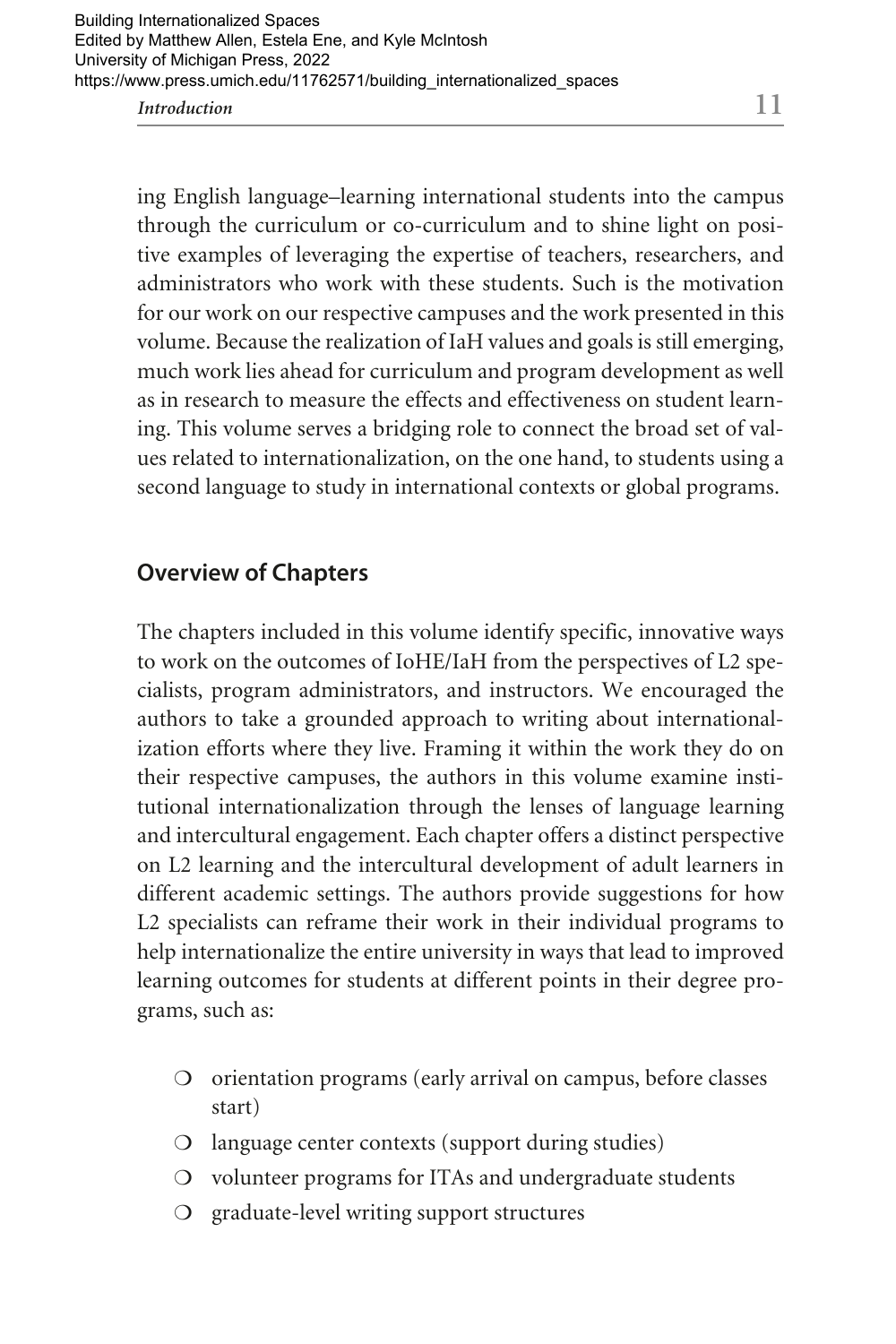- ❍ instructional design (virtual learning spaces)
- ❍ co-curricular virtual partner programs
- ❍ intercultural composition (i.e., promoting intentional placement, interdisciplinary collaborations)

By focusing on the question of how to best support and integrate multilingual international students at the undergraduate and graduate levels, both inside and outside of academic courses, this collection offers options and approaches that have been developed to fit the needs and circumstances of a specific context but that could be adapted for other contexts.

This collection is intentionally international in its focus. We invited authors from both outside and inside the United States to participate, targeting spaces in the curriculum and on campus where language and cultural exchange efforts could be highlighted and developed further (see Leask, 2015). The chapters in Part I detail efforts at four universities around the world to revise the curriculum in innovative ways that resist the deficit model of language learning and cultural knowledge by providing academic support for international students beyond so-called remedial classes and working to foster greater collaboration with their domestic peers. In Chapter 1, Chiocca, Davies, Davies, Hiller, Naghib, Sprague, and Zhang address the immersion myth head-on by stressing the need for explicit instruction in language and intercultural awareness from the moment students arrive on campus. The authors provide an overview of the four-day student orientation program at Duke Kunshan University (DKU), during which students work on collaborative, community-based, bilingual (Chinese and English) activities and discussions. Preliminary survey findings indicate high levels of satisfaction and preparedness among all participating students.

Even with innovative orientation programs in place, students continue to need language and culture support throughout their studies. Often, this comes in the form of a one- or two-semester ESL course that may or may not count toward graduation. After completing such a course, international and domestic multilingual students may find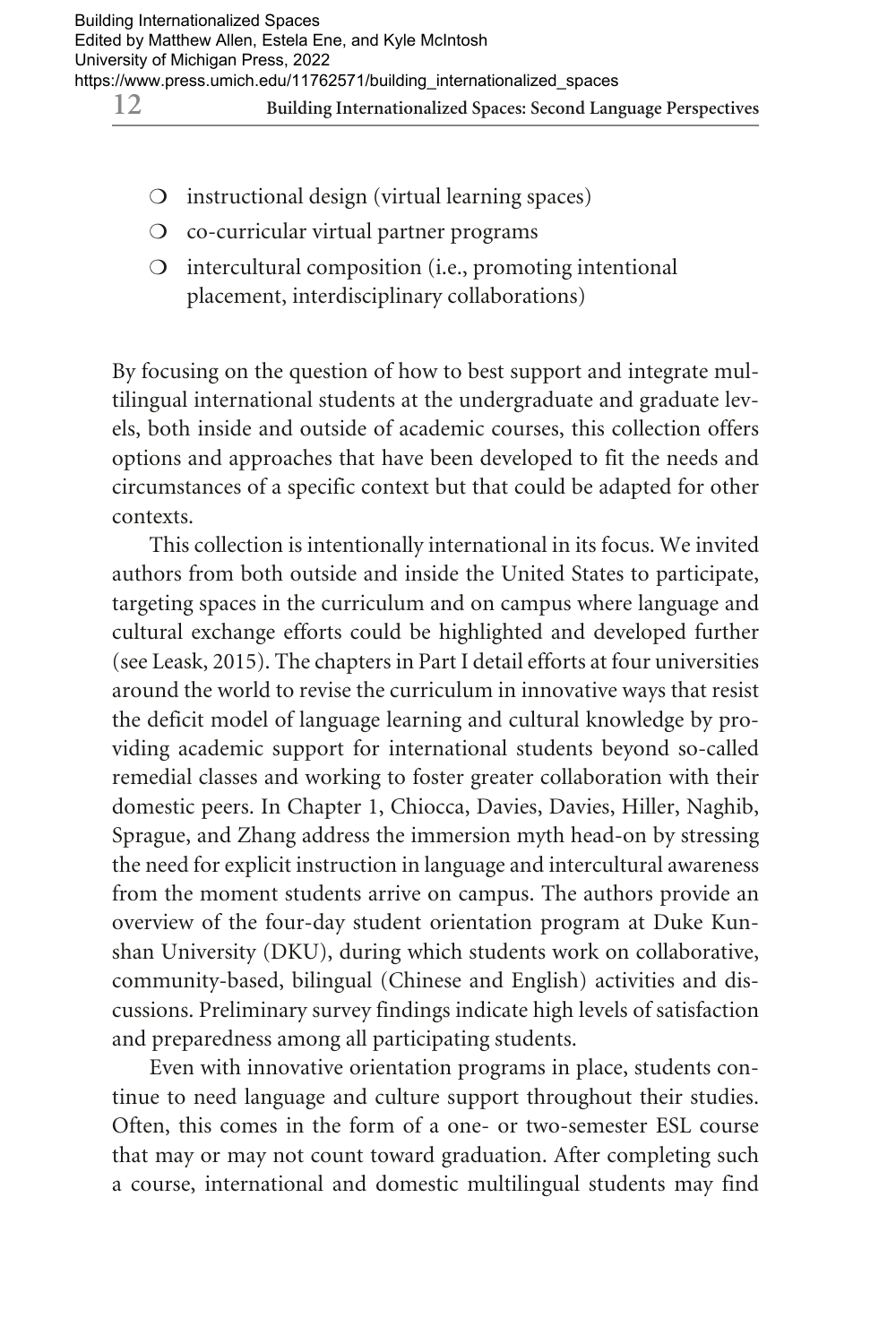themselves taking other courses that pay little attention to their specific needs or unique perspectives. In Chapter 2, McMartin-Miller addresses this shortcoming in her chronicle of the development of the International Tutoring Center (ITC) at Northeastern University, which offers individual, group, and online tutorials that address a range of skills and needs for multilingual students, from career preparation to casual conversation. This case study shows the importance of having a designated unit on campus that can provide ongoing, multifaceted language and culture support.

Advancements in digital technologies present a range of possibilities for offering such support beyond traditional classroom settings. In Chapter 3, Bush, Allen, Farner, and Pimenova present an innovative approach to designing virtual learning spaces within an undergraduate EAP course at Purdue University that has helped students work toward IaH outcomes while meeting the course objectives. The authors show how the use of video blogs and digital storytelling invites students to express and develop their intercultural identities in ways that not only "change our students' understanding of themselves and others, but [also show] that they can change others' preconceived notions and expectations about what it means to be an international student" (p. TBD).

The final two chapters in Part I describe partner programs that are embedded in English-language courses at two universities. In Chapter 4, Rodríguez-Fuentes, Corrales, Paba, and Rosado-Mendinueta discuss the implementation of virtual exchanges (VEs) between students at Universidad del Norte in Colombia and Spanish student partners at a U.S. university that allow for IaH to occur in a higher education setting that has few international students. These web-based pen pals create authentic opportunities for students to practice the language skills they have learned in class and to improve their intercultural competence. VEs also appear to be well-suited for situations like a global pandemic where students are unable to travel abroad and must take classes online. In Chapter 5, Cheng provides the historical institutional context for internationalization efforts at Purdue University to show how a program that connects undergraduate domestic students with ITAs is meaningful for this context and beneficial for both student populations;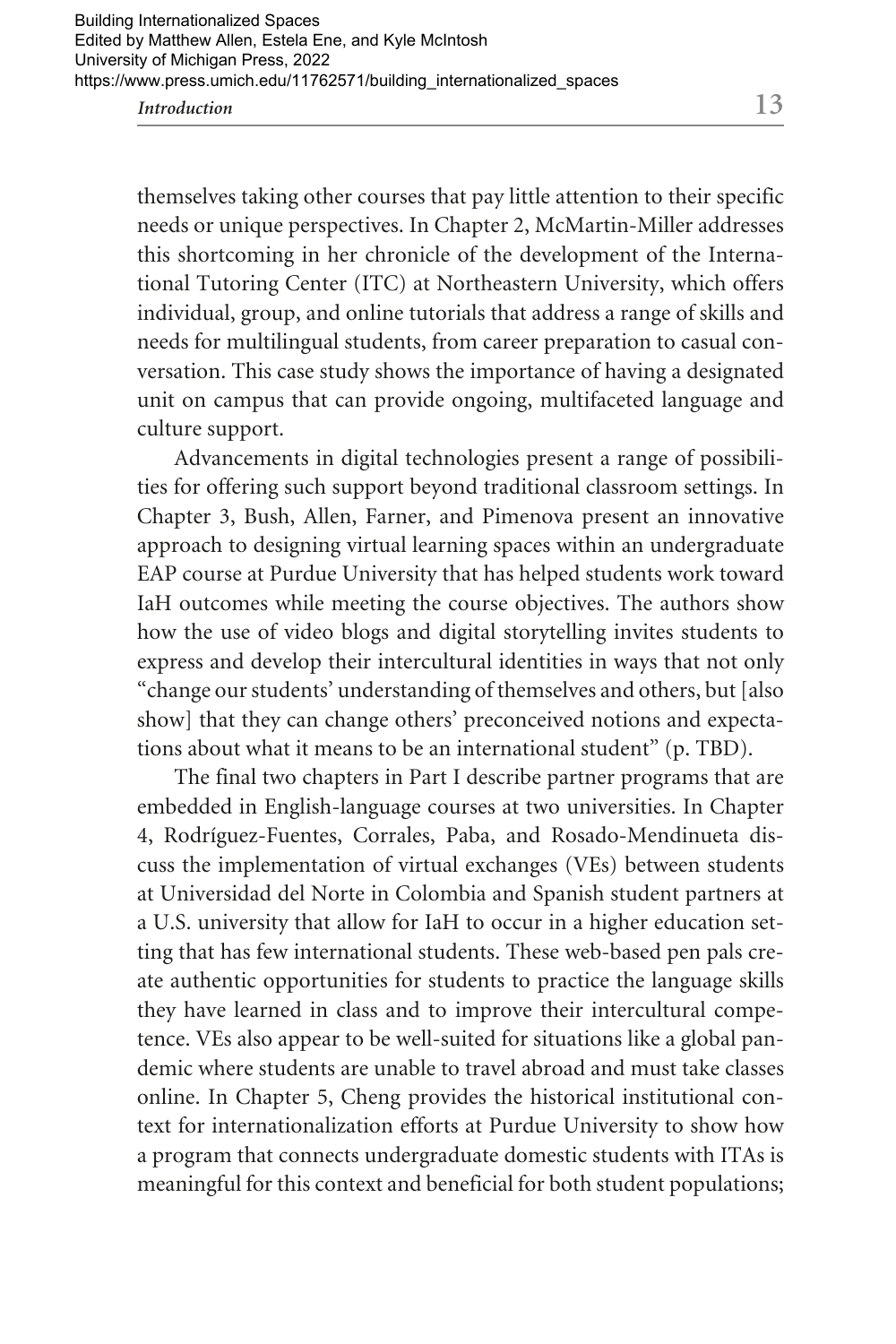the ITA partner program facilitates the sociocultural integration of international students into the university while equipping domestic students with international skills and knowledge.

The chapters included in Part II explore issues of L2 writing and cross-cultural composition in undergraduate and graduate programs at institutions large and small. Since most colleges and universities in North America require all students to take introductory composition classes, writing programs are an important site for addressing both the theoretical and practical issues of IaH through their work on language use and knowledge sharing. The section moves from general to specific, beginning with an administrative perspective on cross-cultural composition and then moving to implementations in writing classrooms and writing centers. In Chapter 6, Saenkhum and Soblo provide an overview of the assessment and placement options that the composition program at the University of Tennessee (Knoxville) has considered in response to the rapid internationalization of its undergraduate population. The authors explain why and how program administrators implemented cross-cultural composition as a means of promoting interaction among L1 and L2 English-speaking students and of providing opportunities for all students to develop their intercultural communication skills through participation and collaboration in a multicultural, multilingual classroom environment.

In Chapter 7, Ene and Cohen present the case of a multicultural composition course at Indiana University–Purdue University Indianapolis (IUPUI) that aligns with the campus' strategic goal of internationalizing its student body, curriculum, and co-curriculum by serving both L1 and L2 speakers of English. In addition to presenting survey and reflection-based data, the authors describe how the syllabus and materials evolved over the course of three semesters. Similarly, in Chapter 8, Gherwash explains how internationalization efforts at Colby College, a small liberal arts college in the United States, have been implemented in the cross-cultural design of a first-year composition course. After describing the structure and content of the course, the author addresses the particular challenges of internationalization at smaller colleges, where faculty expertise and institutional resources can be much more limited than at large universities.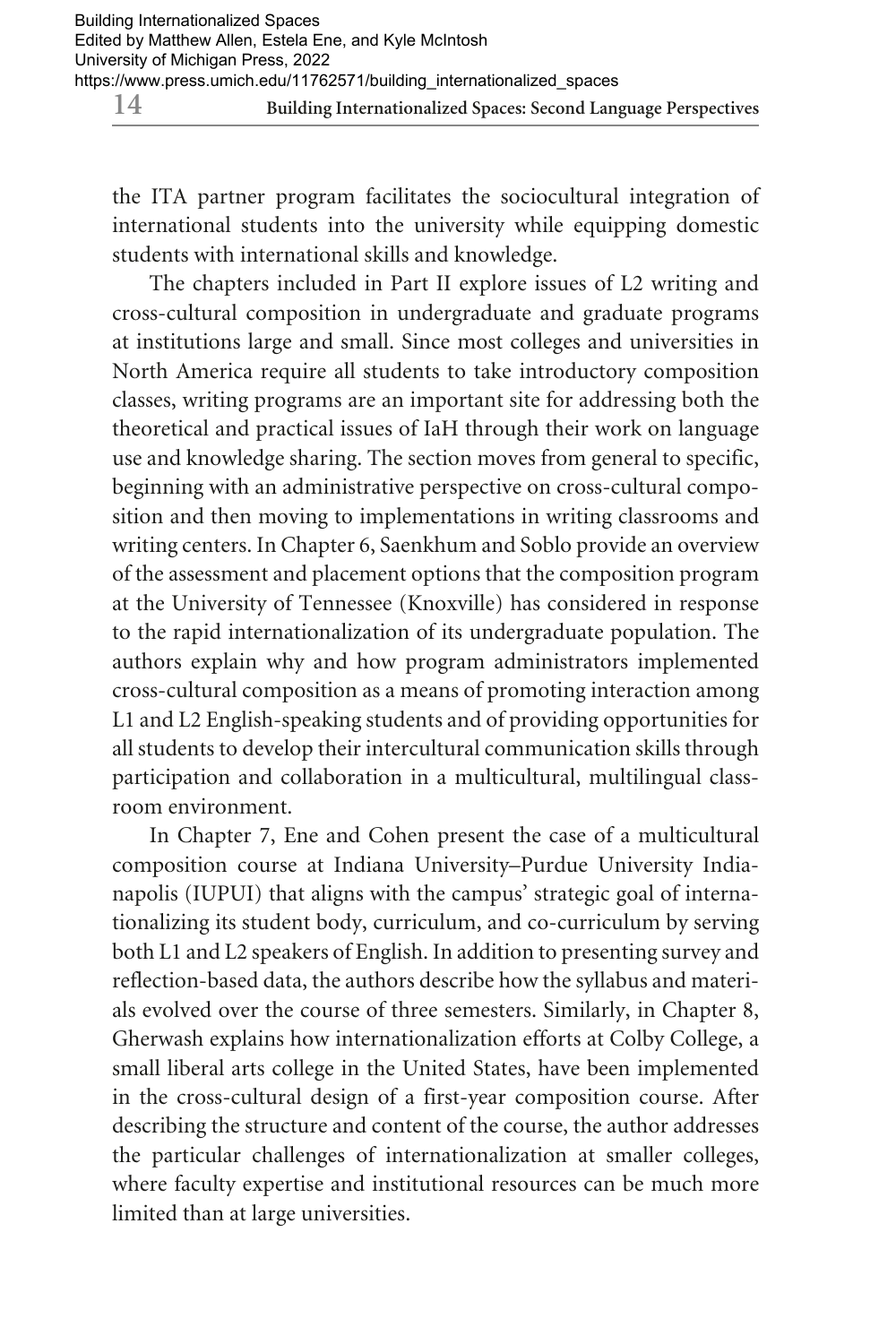In Chapter 9, Moussu and Sgaramella introduce a non-traditional model to support L2 graduate students called the Guided Writing Instruction Group (GWIG), which aims to facilitate the learning of academic writing conventions among L2 graduate students and to respond to their frequent requests for help, along with requests from their supervisors and departments. Additionally, GWIGs help to boost students' self-confidence and improve their communicative skills so that they can become active members of their chosen discourse communities. Taken together, the chapters in Part II provide educators and administrators with innovative ways to use internationalization as a lens to revitalize existing composition classes and programs or to create new ones. Given the importance of writing in the academy, we further believe that this multifaceted consideration of writing spaces can help to make inroads into thinking about how to internationalize other areas of the curriculum.

We hope that language educators and program administrators who read this volume will benefit from seeing their own work framed within these discussions of IoHE and IaH while encountering new perspectives and insights about the local work involved in such efforts. We also hope that this volume will appeal to other stakeholders—particularly faculty, staff, and administrators who work with international student populations and that they too will benefit by gaining a better understanding of how language and cultural issues are—sometimes unexpectedly—a vital aspect of internationalization efforts on any campus.

#### **REFERENCES**

Association of American Colleges and Universities (AAC&U). (2009). *Intercultural knowledge and effectiveness VALUE rubric.* Retrieved from <https://www.aacu.org/value>/ rubrics/intercultural-knowledge

Association of American Colleges and Universities (AAC&U). (2014). *Global learning VALUE rubric.* Retrieved from<https://www.aacu.org/value/rubrics/global-learning>

Berardo, K., & Deardorff, D. K. (2012). *Building cultural competence: Innovative activities and models*. Sterling, VA: Stylus.

Beelen, J., & Jones, E. (2015). Redefining internationalization at home. In A. Curaj, L. Matei, R. Pricopie, J. Salmi, & P. Scott (Eds.), *The European higher education area:*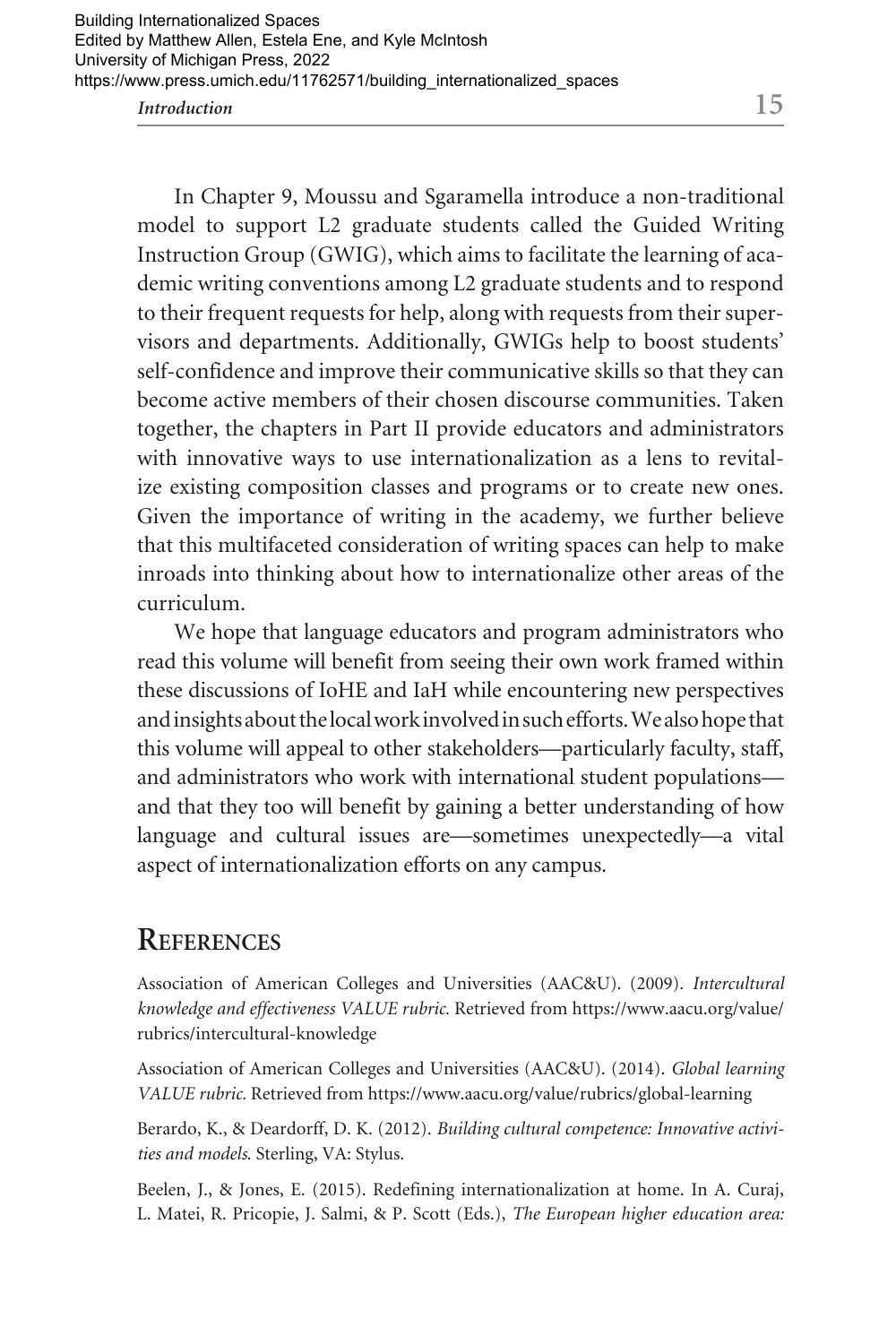*Between critical reflections and future policies* (pp. 59–72). Dordrecht, Netherlands: SpringerOpen. [https://doi.org/10.1007/978-3-319-20877-0\\_5](https://doi.org/10.1007/978-3-319-20877-0_5)

Benzie, H. J. (2010). Graduating as a 'native speaker': International students and English language proficiency in higher education. *Higher Education Research & Development*, *29*(4), 447–459.<https://doi.org/10.1080/07294361003598824>

Bond, B. (2020). *Making language visible in the university: English for academic purposes and internationalisation*. Bristol, England: Multilingual Matters.

Castro, P., Woodin, J., Lundgren, U., & Byram, M. (2016). Student mobility and internationalisation in higher education: Perspectives from practitioners. *Language and Intercultural Communication*, *16*(3), 418–436. [https://doi.org/10.1080/14708477.2016.](https://doi.org/10.1080/14708477.2016) 1168052

Charles, H., & Deardorff, D. K. (2014, June 18). A failure to capitalize on globalization [WorldWise]. *The Chronicle of Higher Education*. Retrieved from <http://www.chronicle> .com/blogs/worldwise/a-failure-to-capitalize-on-globalization/339

Deardorff, D. K. (2006). Identification and assessment of intercultural competence as a student outcome of internationalization. *Journal of Studies in International Education*, *10*(3), 241–266.<https://doi.org/10.1177/1028315306287002>

Deardorff, D. K. (2015). *Demystifying outcomes assessment for international educators: A practical approach*. Sterling, VA: Stylus.

DeKeyser, R. M. (2007). Study abroad as foreign language practice. In R. M. DeKeyser (Ed.), *Practice in a second language: Perspectives from applied linguistics and cognitive psychology* (pp. 208–226). Cambridge, England: Cambridge University Press.

de Wit, H., & Hunter, F. (2015). The future of internationalization of higher education in Europe. *International Higher Education*, *83*, 2–3. <https://doi.org/10.6017/ihe> .2015.83.9073

de Wit, H., & Jones, E. (2021, June 9). *Internationalization as a global field.* Retrieved from<https://www.youtube.com/watch?v=VQwahHy7GyM>

Engle, L., & Engle, J. (2012). Beyond immersion: The American University Center of Provence experiment in holistic intervention. In M. Vande Berg, R. M. Paige, & K. H. Lou (Eds.), *Student learning abroad: What our students are learning, what they're not, and what we can do about it* (pp. 284–307). Sterling, VA: Stylus.

Eurostat. (2019). *Education and training in the EU: Facts and figures*. Retrieved from [https://ec.europa.eu/eurostat/statistics-explained/index.php?title=Education\\_and](https://ec.europa.eu/eurostat/statistics-explained/index.php?title=Education_and) \_training\_in\_the\_EU\_-\_facts\_and\_figures

Galante, A. (2014). Developing EAL learners' intercultural sensitivity through a digital literacy project. *TESL Canada Journal*, *32*(1), 53. [https://doi.org/10.18806/tesl.](https://doi.org/10.18806/tesl) v32i1.1199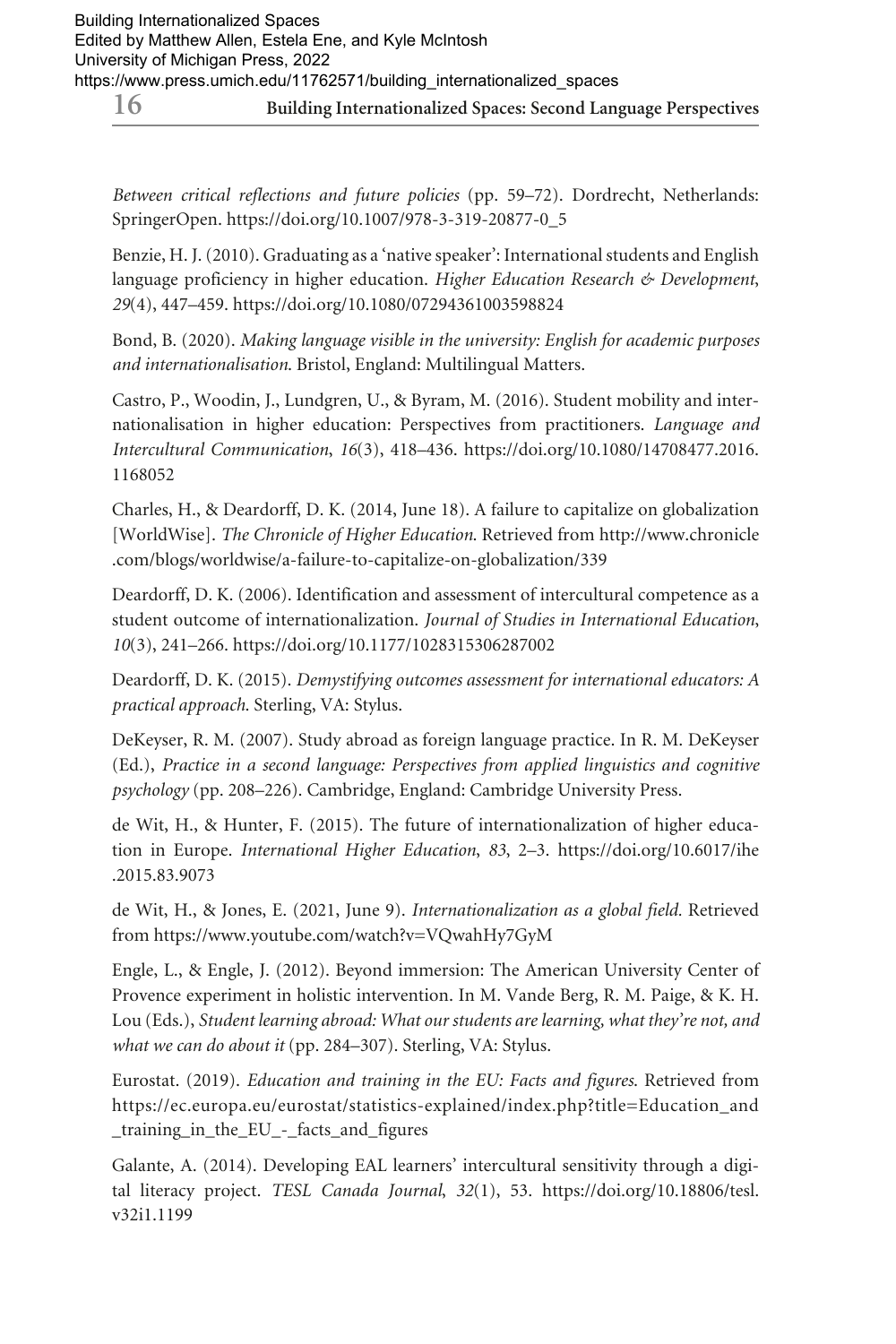Hammer, M. R. (2012). The intercultural development inventory: A new frontier in assessment and development of intercultural competence. In M. Vande Berg, R. M. Paige, & K. H. Lou (Eds.), *Student Learning Abroad* (Vol. 5, pp. 115–136). Sterling, VA: Stylus.

Hudzik, J. K. (2011). *Comprehensive internationalization*. Washington, DC: NAFSA.

Institute of International Education (2020). Enrollment Trends. *Open Doors*. Retrieved from<https://opendoorsdata.org/data/international-students/enrollment-trends>/

Jackson, J. (2014). *Introducing language and intercultural communication*. London: Routledge.

Jackson, J. (2018). Intervening in the intercultural learning of L2 study abroad students: From research to practice. *Language Teaching*, *51*(3), 365–382. <https://doi.org/10.1017>/ S0261444816000392

Jones, E. (2013) Internationalization and employability: The role of intercultural experiences in the development of transferable skills. *Public Money and Management, 33*(2), 95–104.

Jones, E. (2019). Is it time to pursue "interculturalisation"? *Times Higher Education* September 26, 2019. <https://timeshighereducation.com/opinion/it-time-pursue> -interculturalization

Jones, E., & de Wit, H. (Spring 2014). "Globalized internationalization: Implications for policy and practice." IIEnetworker (pp. 28–29).

Jones, E., & Killick, D. (2007). Internationalization of the curriculum. In Jones, E., & Brown, S. (Eds.), *Internationalizing higher education* (pp. 109–119). London: Routledge.

Knight, J. (2003). Updated internationalization definition. *International Higher Education*, *33*, 2–3.

Landorf, H., Doscher, S., & Hardrick, J. (2018). *Making global learning universal: Promoting inclusion and success for all students.* Sterling, VA: Stylus.

Lape, N. G. (2020). *Internationalizing the writing center: A guide for developing a multilingual writing center*. Anderson, SC: Parlor Press.

Leask, B. (2015). *Internationalizing the curriculum*. New York: Routledge.

Nilsson, B. (2003). Internationalisation at home from a Swedish perspective: The case of Malmö. *Journal of Studies in International Education*, *7*(1), 27–40. doi:10.1177/ 1028315302250178

Sherry, M., Thomas, P., & Chui, W. H. (2010). International students: A vulnerable student population. *Higher Education*, *60*(1), 33–46.

Siczek, M., & Shapiro, S. (2014). Developing writing-intensive courses for a globalized curriculum through WAC-TESOL collaborations. In T. M. Zawacki & M. Cox (Eds.),